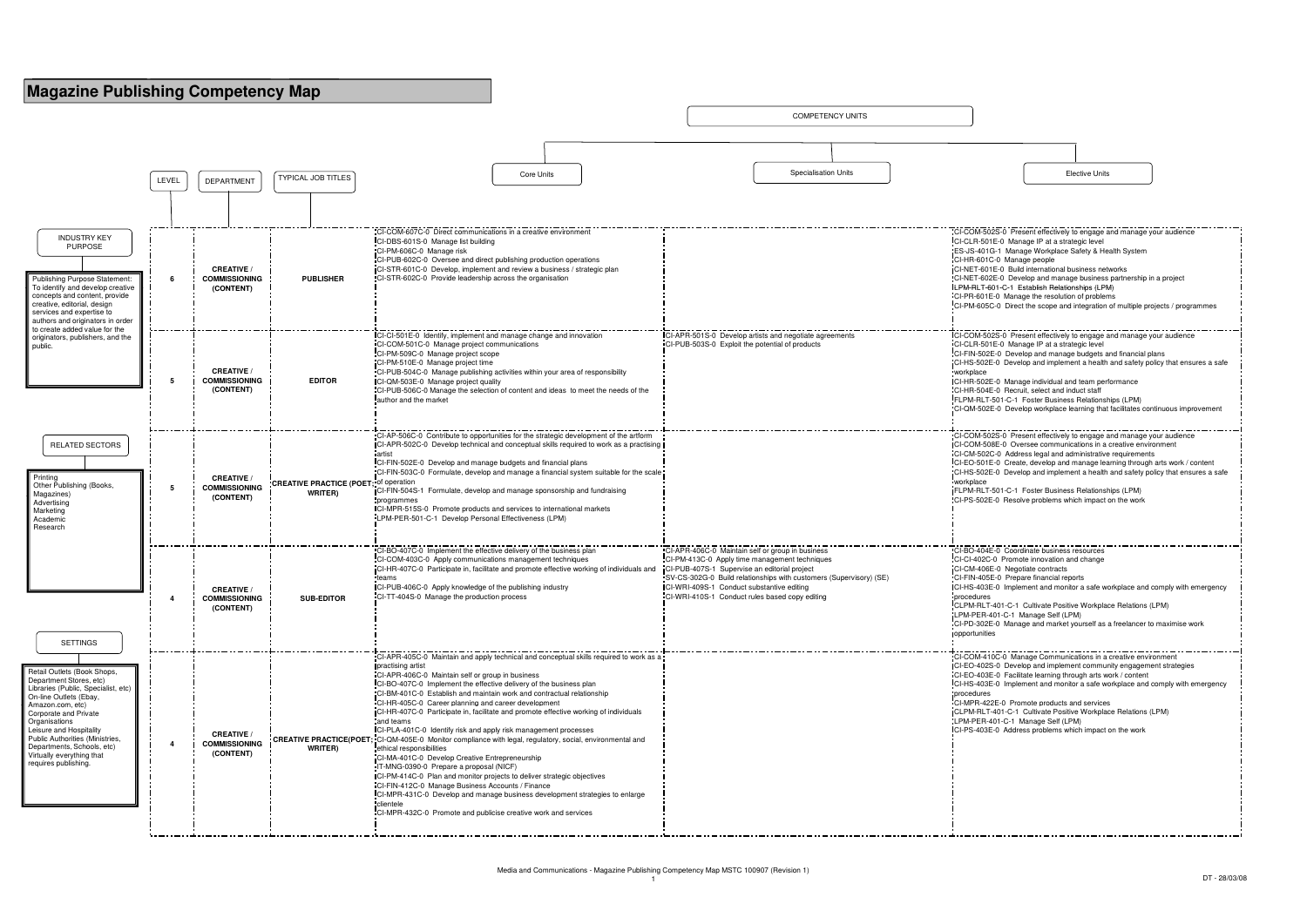COMPETENCY UNITS

LEVEL TYPICAL JOB TITLES Core Units Elective Units DEPARTMENTSpecialisation UnitsCI-DES-334C-0 Plan work to meet production requirements LPM-RLT-301-C-1 Build Trust (LPM) CI-PRI-311C-0 Identify the production job requirements and organise people and resources for production jobs CI-PUB-309CS-0 Demonstrate knowledge of the publishing industry SV-CS-302G-0 Build relationships with customers (Supervisory) (SE) CI-PUB-308S-1 Compare proofs with edited copy (or read blind) CI-WRI-314S-1 Proofread copy to conform to publishing house style $TCI-BO-31$  $C$ I-BO-314  $CL-CI-304E$  $C$ I-COM-30 CI-COM-3 CI-DES-33 **I**materials. **COMPETENCY** CATEGORIES **3CREATIVE / COMMISSIONING (CONTENT)PROOF READER** $CLFIN-306$  $C$ I-HS-305 health and CI-HR-309  $ICLMPR-32$  $CLPD-302$ opportunitie  $C$ I-PS-305 **3CREATIVE / COMMISSIONING (CONTENT)PHOTOGRAPHER (FROM GRAPHIC DESIGN)**CI-COM-306E-0 Make presentations CI-DES-326C-0 Conceptualise, develop and refine design solutions according to design CI-PHO-301S-0 Make photographic copies CI-PHO-302S-0 Plan and carry out image capture in response to a briefbrief CI-DES-327C-0 Demonstrate knowledge of production CI-DES-329S-0 Design and produce applied design artwork, design illustrations and graphic documents using a range of manual and digital techniques and media CI-DES-331E-0 Maintain an awareness of trends and developments in design, materials, techniques and technology CI-PS-305C-0 Contribute to dealing with problems in the workplaceCI-DES-333S-0 Plan and contribute to the realisation of final design product(s)CI-PHO-303S-0 Plan and produce scanned images CI-PHO-304S-0 Specify and obtain processed images CI-PHO-305S-0 Use and extend wet darkroom techniques to produce monochrome photographs.<br>**CI-BO-312** CI-COM-3  $CLR-30$  $Cl-FIN-306$  $C$ I-HS-305  $h$ health and  $CL-HR-309$ LPM-RLT-DLPM-PER- $Cl-PD-302$ opportunitie  $C$ I-PM-413 Arts Practice (APR) Business Management (BM)Business Operations (BO) Change and Innovation (CI) Communication (COM) Contract Management (CM) Copyright, Licensing and IPR (CLR) Databases (DBS) Design (DES) Education and Outreach (EO) Finance (FIN) Health and Safety (HS) Human Resources (HR) Learning and Development (LD)Managing Artist (MA) Marketing and Promotion (MPR)Networks (NET) Personal Development (PD) Photoimaging (PHO) Planning (PLA)PR (PR) Problem Solving (PS) Project Management (PM) **3CREATIVE / COMMISSIONING (CONTENT)ILLUSTRATOR**CI-DES-334C-0 Plan work to meet production requirementsLPM-RLT-301-C-1 Build Trust (LPM) CI-PRI-311C-0 Identify the production job requirements and organise people and resources for production jobs CI-PUB-309CS-0 Demonstrate knowledge of the publishing industry SV-CS-302G-0 Build relationships with customers (Supervisory) (SE) CI-DES-329S-0 Design and produce applied design artwork, design illustrations and graphic documents using a range of manual and digital techniques and media CI-DES-340S-0 Visualise 2D graphics and 3D objects and translate into digital and/or paper media $CL-BO-311$  $CI-BO-314$  $CL-CL-304E$  $IC<sub>LCOM-30</sub>$ CI-DES-33  $<sub>materials</sub>$ </sub>  $CL-FIN-306$ **ihealth and**  $CL-HR-309$  $C$ I-MPR-32  $CLPD-302$ opportunities<br>CLPS-305 Publishing (PUB) Quality Management (QM) Sales (SAL) Service Excellence (SE)Strategy (STR) Writing (WRI)

| CI-BO-311E-0 Maintain business resources                                        |
|---------------------------------------------------------------------------------|
| CI-BO-314E-0 Support implementation of operational plan                         |
| CI-CI-304E-0 Set up, develop and support innovation and change                  |
| CI-COM-304C-0 Communicate effectively in a creative environment                 |
| CI-COM-306E-0 Make presentations                                                |
| CI-DES-331E-0 Maintain an awareness of trends and developments in design,       |
| materials, techniques and technology                                            |
| CI-FIN-306E-0 Manage budgets                                                    |
| CI-HS-305E-0 Assist with and support implementation, maintenance and monitoring |
| health and safety in a working environment                                      |
|                                                                                 |
| CI-HR-309E-0 Work effectively with individuals and teams                        |
| CI-MPR-323C-0 Contribute to establishing new markets                            |
| CI-PD-302E-0 Manage and market yourself as a freelancer to maximise work        |
| opportunities                                                                   |
| CI-PS-305C-0 Contribute to dealing with problems in the workplace               |
|                                                                                 |
| CI-BO-312E-0 Produce business documents                                         |
| CI-COM-304C-0 Communicate effectively in a creative environment                 |
| CI-CLR-302E-0 Administer and manage the use of copyright materials created      |
| CI-FIN-306E-0 Manage budgets                                                    |
| CI-HS-305E-0 Assist with and support implementation, maintenance and monitoring |
| health and safety in a working environment                                      |
| CI-HR-309E-0 Work effectively with individuals and teams                        |
| LPM-RLT-301-C-1 Build Trust (LPM)                                               |
| DLPM-PER-301-C-1 Develop Self (LPM)                                             |
| CI-PD-302E-0 Manage and market yourself as a freelancer to maximise work        |
| opportunities                                                                   |
| CI-PM-413C-0 Apply time management techniques                                   |
|                                                                                 |
|                                                                                 |
|                                                                                 |
| CI-BO-311E-0 Maintain business resources                                        |
| CI-BO-314E-0 Support implementation of operational plan                         |
| CI-CI-304E-0 Set up, develop and support innovation and change                  |
| CI-COM-304C-0 Communicate effectively in a creative environment                 |
| CI-COM-306E-0 Make presentations                                                |
| CI-DES-331E-0 Maintain an awareness of trends and developments in design,       |
|                                                                                 |
| materials, techniques and technology                                            |
| CI-FIN-306E-0 Manage budgets                                                    |
| CI-HS-305E-0 Assist with and support implementation, maintenance and monitoring |
| health and safety in a working environment                                      |
| CI-HR-309E-0 Work effectively with individuals and teams                        |
| CI-MPR-323C-0 Contribute to establishing new markets                            |
| CI-PD-302E-0 Manage and market yourself as a freelancer to maximise work        |
| opportunities                                                                   |
| CI-PS-305C-0 Contribute to dealing with problems in the workplace               |
|                                                                                 |
|                                                                                 |

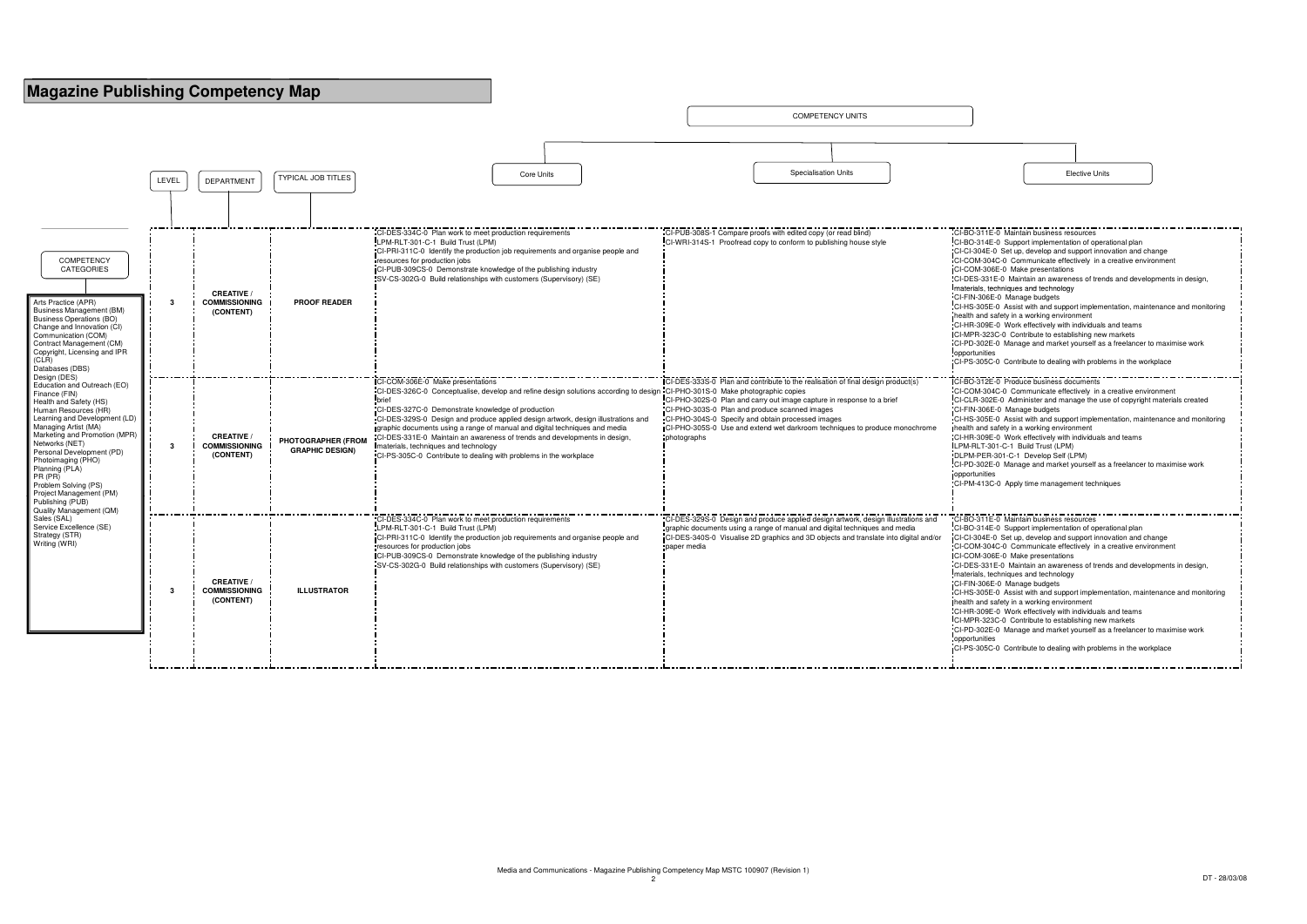

| CI-BO-404E-0 Coordinate business resources                                               |
|------------------------------------------------------------------------------------------|
| CI-DES-331E-0 Maintain an awareness of trends and developments in design,                |
| materials, techniques and technology                                                     |
| CI-FIN-405E-0 Prepare financial reports                                                  |
| CI-HS-403E-0 Implement and monitor a safe workplace and comply with emergency            |
| procedures                                                                               |
| CI-HR-407C-0 Participate in, facilitate and promote effective working of individuals and |
| teams                                                                                    |
| CI-LD-403E-0 Facilitate individual learning through coaching                             |
| CLPM-RLT-401-C-1 Cultivate Positive Workplace Relations (LPM)                            |
| LPM-PER-401-C-1 Manage Self (LPM)                                                        |
| CI-PD-302E-0 Manage and market yourself as a freelancer to maximise work                 |
| opportunities                                                                            |
| CI-PM-411C-0 Apply cost management techniques                                            |
| CI-PM-413C-0 Apply time management techniques                                            |
| CI-QM-404E-0 Apply quality management techniques                                         |
| SV-CS-302G-0 Build relationships with customers (Supervisory) (SE)                       |
| CI-TT-404S-0 Manage the production process                                               |
|                                                                                          |
|                                                                                          |
| CI-BO-404E-0 Coordinate business resources                                               |
| CI-DES-331E-0 Maintain an awareness of trends and developments in design,                |
| materials, techniques and technology                                                     |
| CI-FIN-405E-0 Prepare financial reports                                                  |
| CI-HS-403E-0 Implement and monitor a safe workplace and comply with emergency            |
| procedures                                                                               |
| CI-HR-407C-0 Participate in, facilitate and promote effective working of individuals and |
| teams                                                                                    |
| CI-LD-403E-0 Facilitate individual learning through coaching                             |
| CLPM-RLT-401-C-1 Cultivate Positive Workplace Relations (LPM)                            |
| LPM-PER-401-C-1 Manage Self (LPM)                                                        |
| CI-PD-302E-0 Manage and market yourself as a freelancer to maximise work                 |
| opportunities                                                                            |
| CI-PM-411C-0 Apply cost management techniques                                            |
| CI-PM-413C-0 Apply time management techniques                                            |
| CI-QM-404E-0 Apply quality management techniques                                         |
| SV-CS-302G-0 Build relationships with customers (Supervisory) (SE)                       |
| CI-TT-404S-0 Manage the production process                                               |
|                                                                                          |
| CI-BO-404E-0 Coordinate business resources                                               |
| CI-CI-402C-0 Promote innovation and change                                               |
| CI-CM-406E-0 Negotiate contracts                                                         |
| CI-FIN-405E-0 Prepare financial reports                                                  |
| CI-HS-403E-0 Implement and monitor a safe workplace and comply with emergency            |
| procedures                                                                               |
| CLPM-RLT-401-C-1 Cultivate Positive Workplace Relations (LPM)                            |
| LPM-PER-401-C-1 Manage Self (LPM)                                                        |
| CI-PD-302E-0 Manage and market yourself as a freelancer to maximise work                 |
| opportunities                                                                            |
|                                                                                          |
|                                                                                          |

| <b>Elective Units</b> |  |
|-----------------------|--|
|                       |  |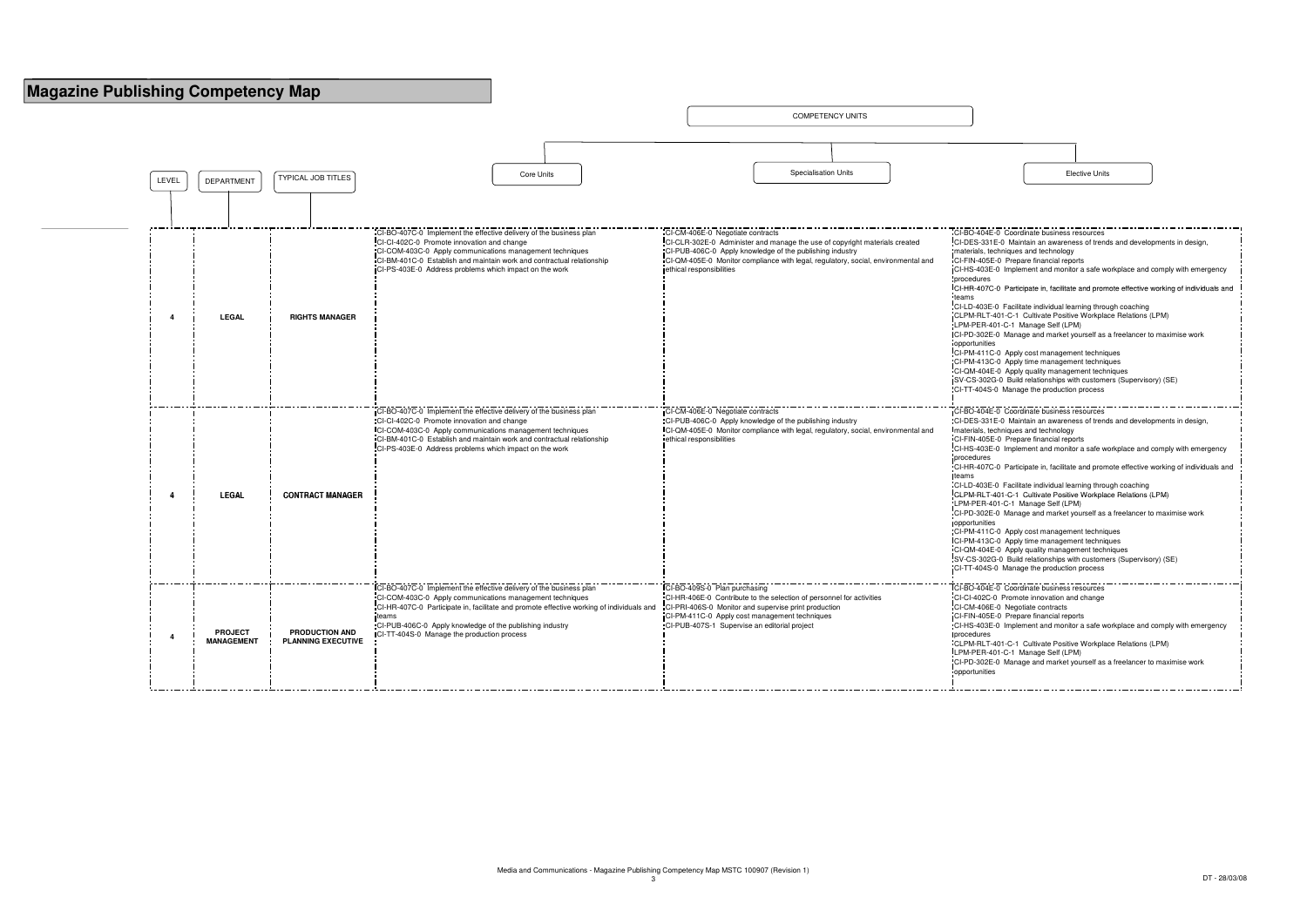

| CI-BO-502E-0 Manage operational plan                                                     |
|------------------------------------------------------------------------------------------|
| CI-CI-501E-0 Identify, implement and manage change and innovation                        |
| CI-COM-501C-0 Manage project communications                                              |
| CI-COM-508E-0 Oversee communications in a creative environment                           |
| CI-CM-504E-0 Establish and manage contracts                                              |
| CI-CLR-302E-0 Administer and manage the use of copyright materials created               |
| CI-FIN-502E-0 Develop and manage budgets and financial plans                             |
| CI-HS-502E-0 Develop and implement a health and safety policy that ensures a safe        |
| workplace                                                                                |
| CI-HR-502E-0 Manage individual and team performance                                      |
| CI-HR-504E-0 Recruit, select and induct staff                                            |
| FLPM-RLT-501-C-1 Foster Business Relationships (LPM)                                     |
| CI-PM-509C-0 Manage project scope                                                        |
| CI-PM-510E-0 Manage project time                                                         |
| CI-QM-502E-0 Develop workplace learning that facilitates continuous improvement          |
| CI-QM-503E-0 Manage project quality                                                      |
|                                                                                          |
|                                                                                          |
|                                                                                          |
| CI-BO-404E-0 Coordinate business resources                                               |
| CI-BO-407C-0 Implement the effective delivery of the business plan                       |
| CI-CI-402C-0 Promote innovation and change                                               |
| CI-COM-306E-0 Make presentations                                                         |
| CI-CM-406E-0 Negotiate contracts                                                         |
| CI-FIN-405E-0 Prepare financial reports                                                  |
| CI-HS-403E-0 Implement and monitor a safe workplace and comply with emergency            |
| procedures                                                                               |
| CI-HR-407C-0 Participate in, facilitate and promote effective working of individuals and |
| teams                                                                                    |
| CI-LD-403E-0 Facilitate individual learning through coaching                             |
| CI-MPR-420E-0 Manage visual merchandising projects                                       |
| CLPM-RLT-401-C-1 Cultivate Positive Workplace Relations (LPM)                            |
| LPM-PER-401-C-1 Manage Self (LPM)                                                        |
| CI-PR-414S-1 Organise press conferences                                                  |
| CI-QM-405E-0 Monitor compliance with legal, regulatory, social, environmental and        |
| ethical responsibilities                                                                 |
| CI-TT-404S-0 Manage the production process                                               |
|                                                                                          |
| CI-BO-311E-0 Maintain business resources                                                 |
| CI-BO-312E-0 Produce business documents                                                  |
| CI-BO-314E-0 Support implementation of operational plan                                  |
| CI-CI-304E-0 Set up, develop and support innovation and change                           |
| CI-COM-306E-0 Make presentations                                                         |
| CI-DES-331E-0 Maintain an awareness of trends and developments in design,                |
| materials, techniques and technology                                                     |
| CI-DES-334C-0 Plan work to meet production requirements                                  |
| CI-FIN-306E-0 Manage budgets                                                             |
| CI-HS-305E-0 Assist with and support implementation, maintenance and monitoring          |
| health and safety in a working environment                                               |
| CI-HR-309E-0 Work effectively with individuals and teams                                 |
| CI-LD-305E-0 Support a workplace learning environment through demonstration and          |
| instruction                                                                              |
| LPM-RLT-301-C-1 Build Trust (LPM)                                                        |
| CI-PD-302E-0 Manage and market yourself as a freelancer to maximise work                 |
| opportunities                                                                            |
| CI-PS-305C-0 Contribute to dealing with problems in the workplace                        |
|                                                                                          |
|                                                                                          |

| <b>Elective Units</b> |  |
|-----------------------|--|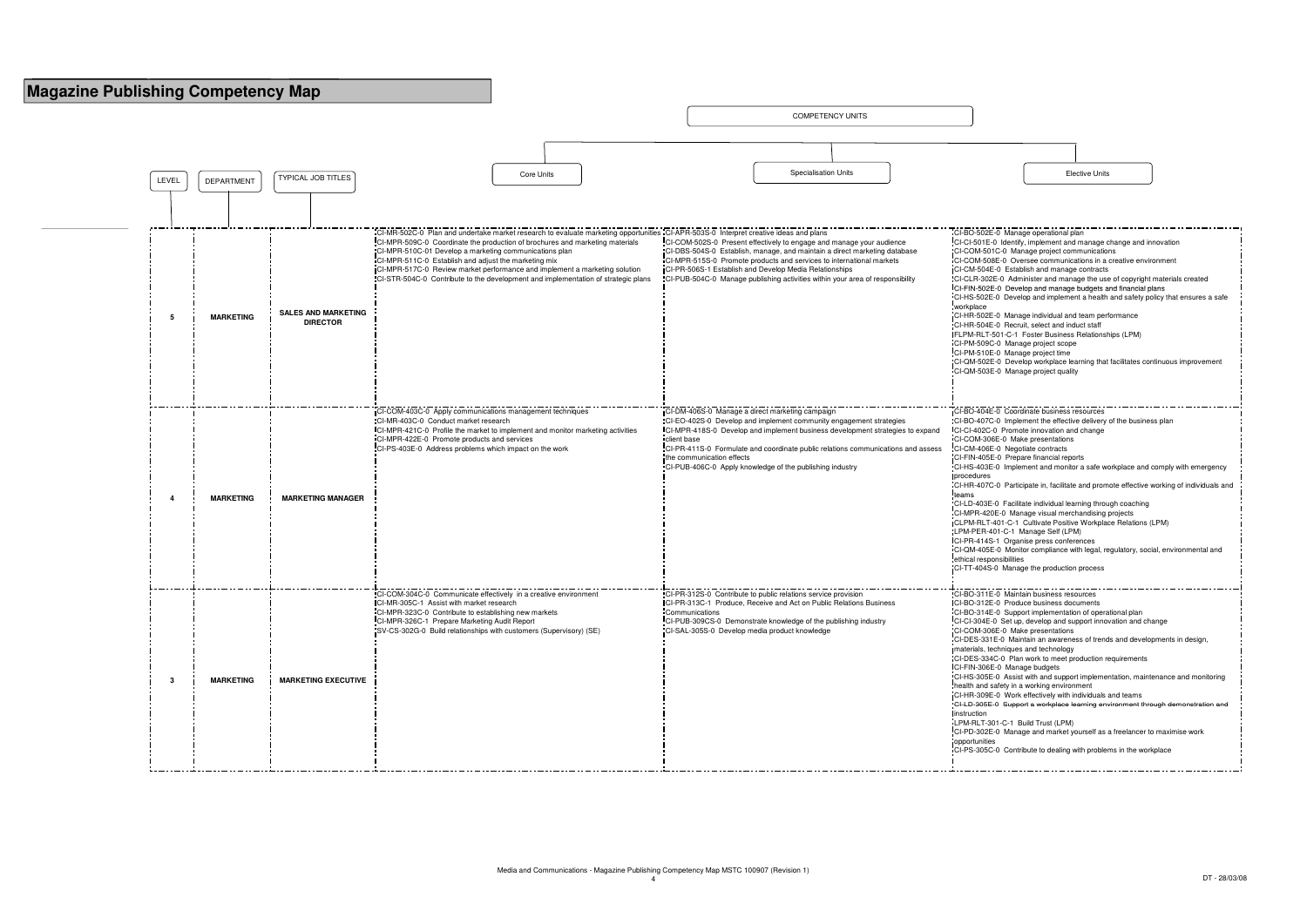

| <b>Elective Units</b> |  |
|-----------------------|--|